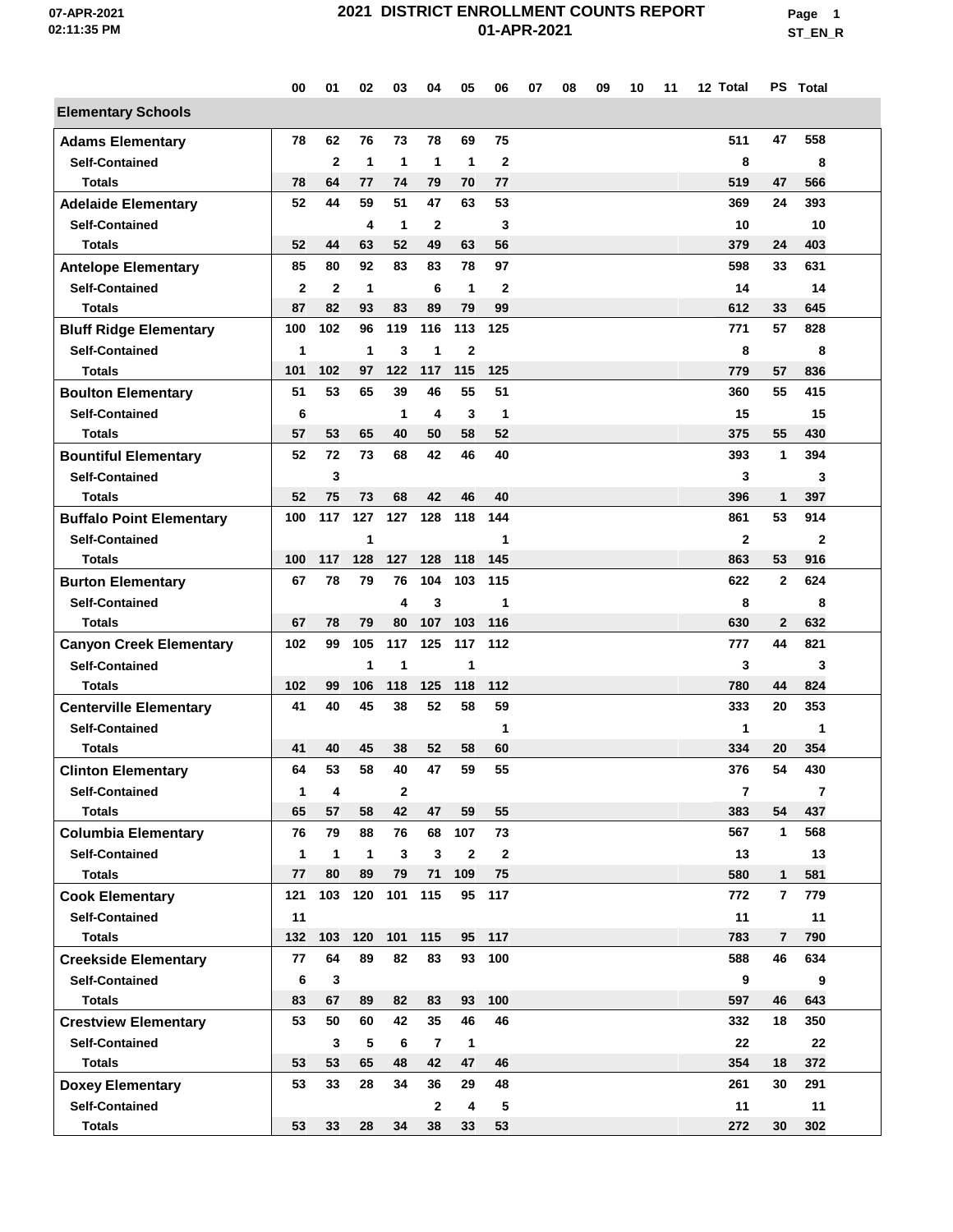**Page 2 ST\_EN\_R**

|                                | 00           | 01           | 02                      | 03             | 04         | 05           | 06           | 07           | 08 | 09 | 10 | 11 | 12 Total    |    | PS Total |  |
|--------------------------------|--------------|--------------|-------------------------|----------------|------------|--------------|--------------|--------------|----|----|----|----|-------------|----|----------|--|
| <b>Elementary Schools</b>      |              |              |                         |                |            |              |              |              |    |    |    |    |             |    |          |  |
| <b>Eagle Bay Elementary</b>    | 60           | 66           | 65                      | 71             | 67         | 60           | 75           |              |    |    |    |    | 464         | 36 | 500      |  |
| <b>Self-Contained</b>          |              | $\mathbf{1}$ | $\overline{2}$          | $\mathbf{2}$   | 5          |              |              |              |    |    |    |    | 10          |    | 10       |  |
| <b>Totals</b>                  | 60           | 67           | 67                      | 73             | 72         | 60           | 75           |              |    |    |    |    | 474         | 36 | 510      |  |
| <b>East Layton Elementary</b>  | 43           | 93           | 80                      | 85             | 80         | 83           | 77           |              |    |    |    |    | 541         | 42 | 583      |  |
| <b>Self-Contained</b>          |              | $\mathbf{2}$ | 5                       | 3              | 6          |              |              |              |    |    |    |    | 16          |    | 16       |  |
| <b>Totals</b>                  | 43           | 95           | 85                      | 88             | 86         | 83           | 77           |              |    |    |    |    | 557         | 42 | 599      |  |
| <b>Ellison Park Elementary</b> | 53           | 66           | 77                      | 68             | 81         | 82           | 87           |              |    |    |    |    | 514         | 45 | 559      |  |
| <b>Self-Contained</b>          |              |              |                         |                |            |              |              |              |    |    |    |    | 0           |    | 0        |  |
| <b>Totals</b>                  | 53           | 66           | 77                      | 68             | 81         | 82           | 87           |              |    |    |    |    | 514         | 45 | 559      |  |
| <b>Endeavour Elementary</b>    | 86           | 98           | 104                     | 115            | 119        | 130          | 164          |              |    |    |    |    | 816         | 3  | 819      |  |
| <b>Self-Contained</b>          |              |              |                         | $\overline{2}$ |            | 1            | 3            |              |    |    |    |    | 6           |    | 6        |  |
| <b>Totals</b>                  | 86           | 98           | 104                     | 117            | 119        | 131          | 167          |              |    |    |    |    | 822         | 3  | 825      |  |
| <b>Farmington Elementary</b>   | 55           | 70           | 58                      | 68             | 72         | 60           | 86           |              |    |    |    |    | 469         | 3  | 472      |  |
| <b>Self-Contained</b>          | 1            |              |                         |                |            | $\mathbf{2}$ | 1            | 1            |    |    |    |    | 5           |    | 5        |  |
| <b>Totals</b>                  | 56           | 70           | 58                      | 68             | 72         | 62           | 87           | $\mathbf{1}$ |    |    |    |    | 474         | 3  | 477      |  |
| <b>Foxboro Elementary</b>      | 98           | 91           | 92                      | 96             | 75         | 92           | 94           |              |    |    |    |    | 638         | 63 | 701      |  |
| <b>Self-Contained</b>          | 1            | $\mathbf{1}$ | $\mathbf{1}$            |                |            |              |              |              |    |    |    |    | 3           |    | 3        |  |
| <b>Totals</b>                  | 99           | 92           | 93                      | 96             | 75         | 92           | 94           |              |    |    |    |    | 641         | 63 | 704      |  |
| <b>Fremont Elementary</b>      | 22           | 31           | 34                      | 41             | 26         | 32           | 36           |              |    |    |    |    | 222         | 16 | 238      |  |
| <b>Self-Contained</b>          | $\mathbf{2}$ | $\mathbf{1}$ | $\mathbf 1$             | 3              | 1          | 4            | 1            |              |    |    |    |    | 13          |    | 13       |  |
| <b>Totals</b>                  | 24           | 32           | 35                      | 44             | 27         | 36           | 37           |              |    |    |    |    | 235         | 16 | 251      |  |
| <b>Heritage Elementary</b>     | 88           | 87           | 83                      | 99             | 126        | 89           | 106          |              |    |    |    |    | 678         | 51 | 729      |  |
| <b>Self-Contained</b>          |              | 3            | 4                       | 3              |            |              |              |              |    |    |    |    | 10          |    | 10       |  |
| <b>Totals</b>                  | 88           | 90           | 87                      | 102            | 126        | 89           | 106          |              |    |    |    |    | 688         | 51 | 739      |  |
| <b>Hill Field Elementary</b>   | 69           | 75           | 66                      | 53             | 48         | 53           | 42           |              |    |    |    |    | 406         | 17 | 423      |  |
| <b>Self-Contained</b>          | 5            | $\mathbf{2}$ | $\overline{\mathbf{4}}$ |                | 1          |              |              |              |    |    |    |    | 12          |    | 12       |  |
| <b>Totals</b>                  | 74           | 77           | 70                      | 53             | 49         | 53           | 42           |              |    |    |    |    | 418         | 17 | 435      |  |
| <b>Holbrook Elementary</b>     | 60           | 58           | 55                      | 68             | 68         | 68           | 60           |              |    |    |    |    | 437         | 55 | 492      |  |
| <b>Self-Contained</b>          |              | 3            | $\overline{2}$          | 3              |            | 1            |              |              |    |    |    |    | 9           |    | 9        |  |
| <b>Totals</b>                  | 60           | 61           | 57                      | 71             | 68         | 69           | 60           |              |    |    |    |    | 446         | 55 | 501      |  |
| <b>Holt Elementary</b>         | 47           | 46           | 45                      | 55             | 67         | 57           | 64           |              |    |    |    |    | 381         | 32 | 413      |  |
| <b>Self-Contained</b>          |              |              |                         | 1              |            |              |              |              |    |    |    |    | 1           |    | 1        |  |
| <b>Totals</b>                  | 47           | 46           | 45                      | 56             | 67         | 57           | 64           |              |    |    |    |    | 382         | 32 | 414      |  |
| <b>Kay'S Creek Elementary</b>  | 72           | 108          | 72                      | 97             | 84         | 92           | 87           |              |    |    |    |    | 612         | 15 | 627      |  |
| <b>Self-Contained</b>          | 1            | $\mathbf{1}$ | $\mathbf{1}$            |                |            |              |              |              |    |    |    |    | 3           |    | 3        |  |
| <b>Totals</b>                  | 73           | 109          | 73                      | 97             | 84         | 92           | 87           |              |    |    |    |    | 615         | 15 | 630      |  |
| <b>Kaysville Elementary</b>    | 50           | 81           | 63                      | 83             | 53         | 76           | 81           |              |    |    |    |    | 487         | 56 | 543      |  |
| <b>Self-Contained</b>          |              |              |                         |                |            |              |              |              |    |    |    |    | $\mathbf 0$ |    | 0        |  |
| <b>Totals</b>                  | 50           | 81           | 63                      | 83             | 53         | 76           | 81           |              |    |    |    |    | 487         | 56 | 543      |  |
| <b>King Elementary</b>         | 45           | 77           | 48                      | 64             | 56         | 61           | 72           |              |    |    |    |    | 423         | 25 | 448      |  |
| <b>Self-Contained</b>          |              |              |                         |                |            | $\mathbf{1}$ | $\mathbf{2}$ |              |    |    |    |    | 3           |    | 3        |  |
| <b>Totals</b>                  | 45           | 77           | 48                      | 64             | 56         | 62           | 74           |              |    |    |    |    | 426         | 25 | 451      |  |
| <b>Knowlton Elementary</b>     | 74           | 67           | 83                      | 86             | 78         | 96           | 96           |              |    |    |    |    | 580         | 52 | 632      |  |
| <b>Self-Contained</b>          |              | $\mathbf{1}$ | $\mathbf{2}$            |                |            | $\mathbf{2}$ | $\mathbf{1}$ |              |    |    |    |    | 6           |    | 6        |  |
| <b>Totals</b>                  | 74           | 68           | 85                      | 86             | 78         | 98           | 97           |              |    |    |    |    | 586         | 52 | 638      |  |
| <b>Lakeside Elementary</b>     | 88           | 90           | 112                     | 96             | 122        | 144          | 124          |              |    |    |    |    | 776         | 46 | 822      |  |
| <b>Self-Contained</b>          |              |              |                         |                |            | 1            | 2            |              |    |    |    |    | 3           |    | 3        |  |
| <b>Totals</b>                  | 88           |              | 90 112                  |                | 96 122 145 |              | 126          |              |    |    |    |    | 779         | 46 | 825      |  |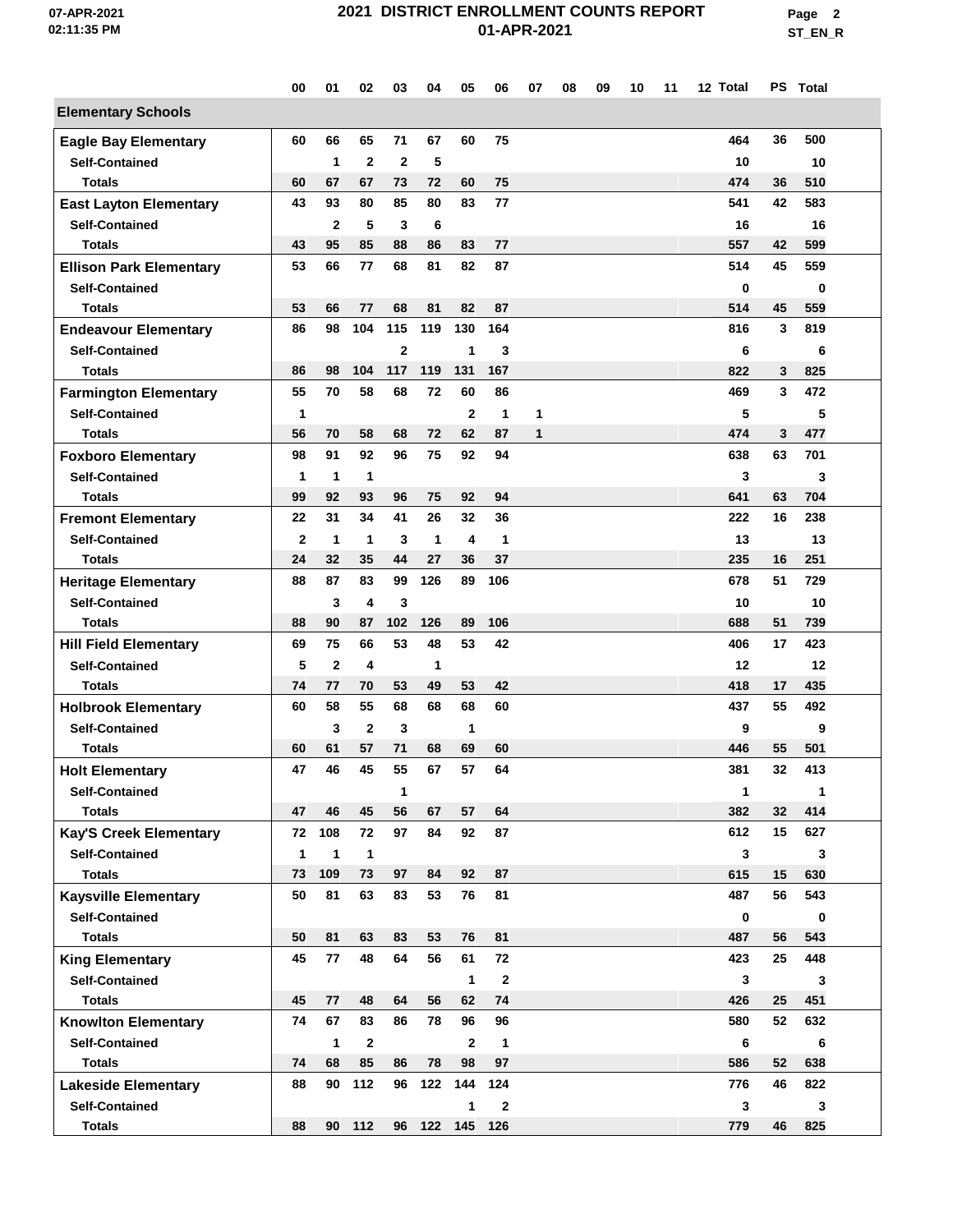**Page 3 ST\_EN\_R**

|                                 | 00           | 01           | 02                     | 03           | 04           | 05           | 06           | 07 | 08 | 09 | 10 | 11 | 12 Total     |              | PS Total       |  |
|---------------------------------|--------------|--------------|------------------------|--------------|--------------|--------------|--------------|----|----|----|----|----|--------------|--------------|----------------|--|
| <b>Elementary Schools</b>       |              |              |                        |              |              |              |              |    |    |    |    |    |              |              |                |  |
| <b>Layton Elementary</b>        | 65           | 62           | 59                     | 68           | 66           | 76           | 67           |    |    |    |    |    | 463          | 31           | 494            |  |
| <b>Self-Contained</b>           |              |              |                        | 5            | 1            | 4            | 3            |    |    |    |    |    | 13           |              | 13             |  |
| <b>Totals</b>                   | 65           | 62           | 59                     | 73           | 67           | 80           | 70           |    |    |    |    |    | 476          | 31           | 507            |  |
| <b>Lincoln Elementary</b>       | 75           | 88           | 89                     | 81           | 88           | 81           | 107          |    |    |    |    |    | 609          | 29           | 638            |  |
| <b>Self-Contained</b>           | 4            | $\mathbf{1}$ | $\mathbf{2}$           | 1            |              |              |              |    |    |    |    |    | 8            |              | 8              |  |
| Totals                          | 79           | 89           | 91                     | 82           | 88           | 81           | 107          |    |    |    |    |    | 617          | 29           | 646            |  |
| <b>Meadowbrook Elementary</b>   | 45           | 53           | 41                     | 53           | 54           | 48           | 48           |    |    |    |    |    | 342          | 38           | 380            |  |
| <b>Self-Contained</b>           |              | 1            | 3                      |              |              |              |              |    |    |    |    |    | 4            |              | 4              |  |
| <b>Totals</b>                   | 45           | 54           | 44                     | 53           | 54           | 48           | 48           |    |    |    |    |    | 346          | 38           | 384            |  |
| <b>Morgan Elementary</b>        | 82           | 78           | 98                     | 93           | 83           | 113          | 82           |    |    |    |    |    | 629          |              | 629            |  |
| <b>Self-Contained</b>           |              |              |                        |              |              |              |              |    |    |    |    |    | $\bf{0}$     |              | $\bf{0}$       |  |
| <b>Totals</b>                   | 82           | 78           | 98                     | 93           | 83           | 113          | 82           |    |    |    |    |    | 629          |              | 629            |  |
| <b>Mountain View Elementary</b> | 70           | 112          | 100                    | 76           | 102          | 101          | 109          |    |    |    |    |    | 670          | 64           | 734            |  |
| <b>Self-Contained</b>           |              |              |                        |              |              |              |              |    |    |    |    |    | 0            |              | 0              |  |
| <b>Totals</b>                   | 70           | 112          | 100                    | 76           | 102          | 101          | 109          |    |    |    |    |    | 670          | 64           | 734            |  |
| <b>Muir Elementary</b>          | 73           | 97           | 91                     | 97           | 95           | 91           | 103          |    |    |    |    |    | 647          | 4            | 651            |  |
| <b>Self-Contained</b>           |              |              |                        |              |              | 1            |              |    |    |    |    |    | 1            |              | $\mathbf{1}$   |  |
| <b>Totals</b>                   | 73           | 97           | 91                     | 97           | 95           | 92           | 103          |    |    |    |    |    | 648          | 4            | 652            |  |
| <b>Oak Hills Elementary</b>     | 50           | 63           | 69                     | 48           | 71           | 79           | 57           |    |    |    |    |    | 437          |              | 437            |  |
| <b>Self-Contained</b>           |              |              |                        |              | 1            | $\mathbf{2}$ | 5            |    |    |    |    |    | 8            |              | 8              |  |
| <b>Totals</b>                   | 50           | 63           | 69                     | 48           | 72           | 81           | 62           |    |    |    |    |    | 445          |              | 445            |  |
| <b>Odyssey Elementary</b>       | 79           | 87           | 72                     | 77           | 75           | 76           | 72           |    |    |    |    |    | 538          | 80           | 618            |  |
| <b>Self-Contained</b>           | 1            |              |                        |              |              |              |              |    |    |    |    |    | 1            | 1            | $\overline{2}$ |  |
| <b>Totals</b>                   | 80           | 87           | 72                     | 77           | 75           | 76           | 72           |    |    |    |    |    | 539          | 81           | 620            |  |
| <b>Orchard Elementary</b>       | 80           | 87           | 79                     | 89           | 91           | 106          | 108          |    |    |    |    |    | 640          | $\mathbf{2}$ | 642            |  |
| <b>Self-Contained</b>           |              |              |                        |              |              |              |              |    |    |    |    |    | 0            |              | 0              |  |
| <b>Totals</b>                   | 80           | 87           | 79                     | 89           | 91           | 106          | 108          |    |    |    |    |    | 640          | $\mathbf{2}$ | 642            |  |
| <b>Parkside Elementary</b>      | 60           | 47           | 71                     | 63           | 71           | 72           | 59           |    |    |    |    |    | 443          | 16           | 459            |  |
| <b>Self-Contained</b>           | $\mathbf{2}$ |              | 5                      | 1            | 1            |              |              |    |    |    |    |    | 9            |              | 9              |  |
| Totals                          | 62           | 47           | 76                     | 64           | 72           | 72           | 59           |    |    |    |    |    | 452          | 16           | 468            |  |
| <b>Reading Elementary</b>       | 59           | 65           | 58                     | 58           | 65           | 78           | 70           |    |    |    |    |    | 453          | 3            | 456            |  |
| <b>Self-Contained</b>           | 1            |              |                        |              |              | 1            |              |    |    |    |    |    | $\mathbf{2}$ |              | $\mathbf{2}$   |  |
| <b>Totals</b>                   | 60           | 65           | 58                     | 58           | 65           | 79           | 70           |    |    |    |    |    | 455          | $\mathbf{3}$ | 458            |  |
| <b>Sand Springs Elementary</b>  | 83           |              | 92 104 122 110 111 114 |              |              |              |              |    |    |    |    |    | 736          | 1            | 737            |  |
| <b>Self-Contained</b>           |              |              |                        | 1            |              |              |              |    |    |    |    |    | $\mathbf{1}$ |              | 1              |  |
| <b>Totals</b>                   | 83           | 92           | 104                    | 123          | 110          | 111          | 114          |    |    |    |    |    | 737          | $\mathbf{1}$ | 738            |  |
| <b>Snow Horse Elementary</b>    | 44           | 65           | 69                     | 73           | 83           | 104          | 89           |    |    |    |    |    | 527          |              | 527            |  |
| <b>Self-Contained</b>           |              |              |                        | 1            | $\mathbf{1}$ | 3            | 4            |    |    |    |    |    | 9            |              | 9              |  |
| <b>Totals</b>                   | 44           | 65           | 69                     | 74           | 84           | 107          | 93           |    |    |    |    |    | 536          |              | 536            |  |
| So Clearfield Elementary        | 51           | 53           | 59                     | 68           | 66           | 49           | 56           |    |    |    |    |    | 402          | 67           | 469            |  |
| <b>Self-Contained</b>           | 4            | $\mathbf{1}$ | 3                      | $\mathbf{2}$ | 3            | $\mathbf{2}$ | $\mathbf{1}$ |    |    |    |    |    | 16           |              | 16             |  |
| <b>Totals</b>                   | 55           | 54           | 62                     | 70           | 69           | 51           | 57           |    |    |    |    |    | 418          | 67           | 485            |  |
| <b>South Weber Elementary</b>   | 88           | 98           | 107                    | 108          | 106          | 119          | 95           |    |    |    |    |    | 721          | 33           | 754            |  |
| <b>Self-Contained</b>           |              |              |                        |              |              |              |              |    |    |    |    |    | 0            |              | 0              |  |
| <b>Totals</b>                   | 88           | 98           | 107                    | 108          | 106          | 119          | 95           |    |    |    |    |    | 721          | 33           | 754            |  |
| <b>Stewart Elementary</b>       | 71           | 85           | 92                     | 83           | 89           | 81           | 87           |    |    |    |    |    | 588          | 4            | 592            |  |
| <b>Self-Contained</b>           |              |              |                        |              | 3            |              | 3            |    |    |    |    |    | 6            |              | 6              |  |
| <b>Totals</b>                   | 71           | 85           | 92                     | 83           | 92           | 81           | 90           |    |    |    |    |    | 594          | 4            | 598            |  |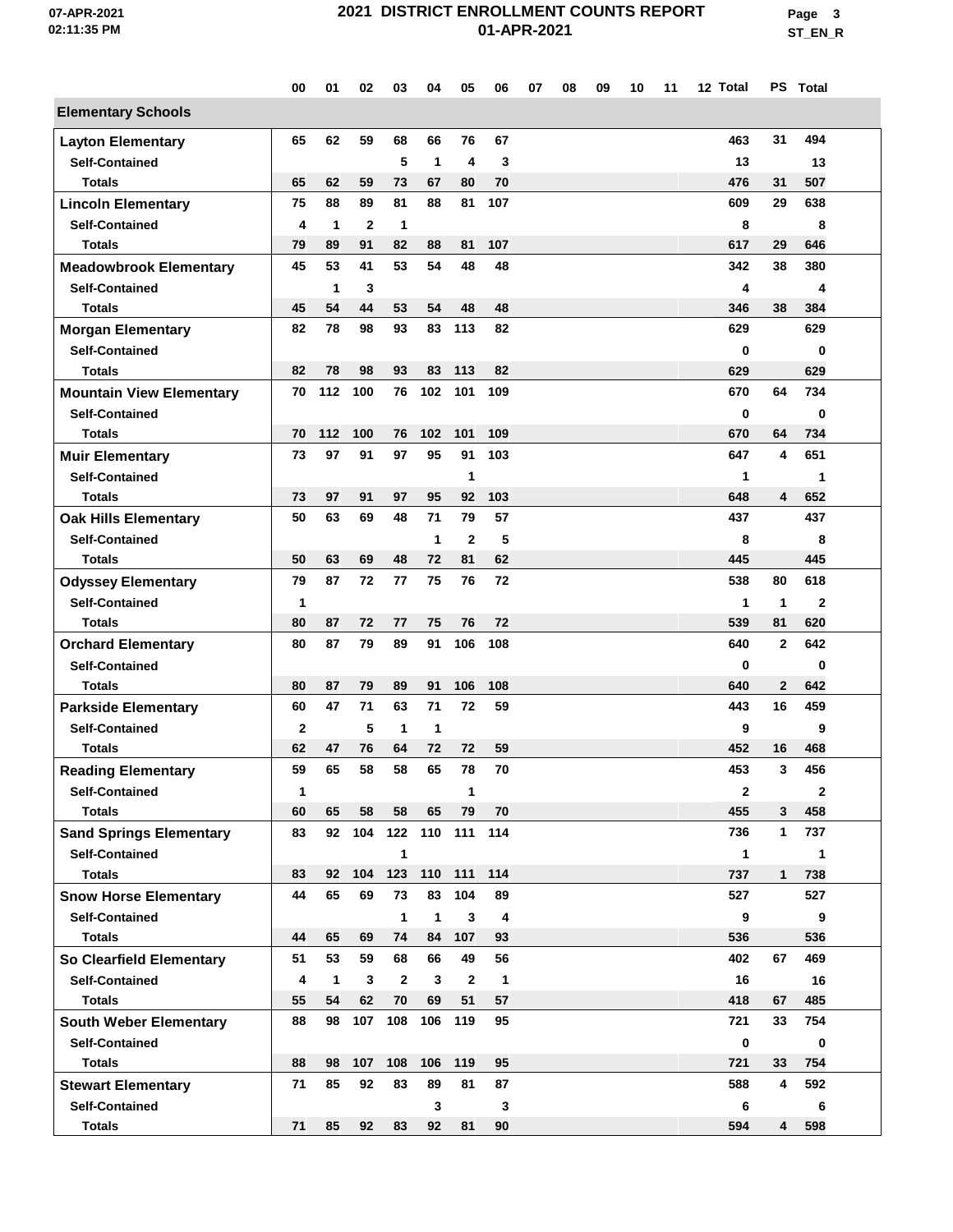**Page 4 ST\_EN\_R**

|                                                        | 00           | 01           | 02             | 03                | 04                                 | 05           | 06           | 07           | 08           | 09 | 10 | 11 | 12 Total         |              | <b>PS</b> Total |  |
|--------------------------------------------------------|--------------|--------------|----------------|-------------------|------------------------------------|--------------|--------------|--------------|--------------|----|----|----|------------------|--------------|-----------------|--|
| <b>Elementary Schools</b>                              |              |              |                |                   |                                    |              |              |              |              |    |    |    |                  |              |                 |  |
| <b>Sunburst Elementary</b>                             | 107          | 98           | 112            | 108               | 82                                 | 99           | 81           |              |              |    |    |    | 687              | 1            | 688             |  |
| <b>Self-Contained</b>                                  |              | 1            |                | 1                 | $\mathbf{1}$                       |              | 1            |              |              |    |    |    | 4                |              | 4               |  |
| Totals                                                 | 107          | 99           | 112            | 109               | 83                                 | 99           | 82           |              |              |    |    |    | 691              | $\mathbf{1}$ | 692             |  |
| <b>Sunset Elementary</b>                               | 33           | 41           | 36             | 36                | 41                                 | 45           | 40           |              |              |    |    |    | 272              |              | 272             |  |
| <b>Self-Contained</b>                                  |              |              |                |                   | 4                                  | $\mathbf{2}$ | 4            |              |              |    |    |    | 10               |              | 10              |  |
| <b>Totals</b>                                          | 33           | 41           | 36             | 36                | 45                                 | 47           | 44           |              |              |    |    |    | 282              |              | 282             |  |
| <b>Syracuse Elementary</b>                             | 102          | 115          | 120            | 104               | 122                                | 140          | 150          |              |              |    |    |    | 853              | 1            | 854             |  |
| <b>Self-Contained</b>                                  |              | 6            | $\overline{7}$ |                   |                                    |              |              |              |              |    |    |    | 13               |              | 13              |  |
| Totals                                                 | 102          | 121          | 127            | 104               | 122                                | 140          | 150          |              |              |    |    |    | 866              | $\mathbf{1}$ | 867             |  |
| <b>Taylor Elementary</b>                               | 55           | 51           | 48             | 55                | 41                                 | 63           | 45           |              |              |    |    |    | 358              | 48           | 406             |  |
| <b>Self-Contained</b>                                  | $\mathbf{2}$ |              | 1              |                   |                                    |              |              |              |              |    |    |    | 3                |              | 3               |  |
| <b>Totals</b>                                          | 57           | 51           | 49             | 55                | 41                                 | 63           | 45           |              |              |    |    |    | 361              | 48           | 409             |  |
| <b>Tolman Elementary</b>                               | 49           | 53           | 54             | 50                | 52                                 | 51           | 44           |              |              |    |    |    | 353              | 57           | 410             |  |
| <b>Self-Contained</b>                                  |              |              |                | 3                 | $\mathbf{2}$                       | 1            | 2            |              |              |    |    |    | 8                |              | 8               |  |
| <b>Totals</b>                                          | 49           | 53           | 54             | 53                | 54                                 | 52           | 46           |              |              |    |    |    | 361              | 57           | 418             |  |
| <b>Vae View Elementary</b>                             | 42           | 43           | 41             | 37                | 30                                 | 26           | 39           |              |              |    |    |    | 258              | 43           | 301             |  |
| <b>Self-Contained</b><br><b>Totals</b>                 | 42           | 43           | 1<br>42        | $\mathbf 1$<br>38 | $\mathbf{2}$<br>32                 | 3<br>29      | 4<br>43      |              |              |    |    |    | 11<br>269        | 43           | 11<br>312       |  |
|                                                        | 45           | 50           | 42             | 49                | 58                                 | 69           | 79           |              |              |    |    |    | 392              | 1            | 393             |  |
| <b>Valley View Elementary</b><br><b>Self-Contained</b> |              |              |                |                   | 1                                  |              |              |              |              |    |    |    | 1                |              |                 |  |
| Totals                                                 | 45           | 50           | 42             | 49                | 59                                 | 69           | 79           |              |              |    |    |    | 393              | 1            | 1<br>394        |  |
| <b>Wasatch Elementary</b>                              | 53           | 50           | 54             | 57                | 49                                 | 48           | 57           |              |              |    |    |    | 368              | 37           | 405             |  |
| <b>Self-Contained</b>                                  | 1            |              |                |                   | 1                                  | $\mathbf{2}$ |              |              |              |    |    |    | 4                |              | 4               |  |
| <b>Totals</b>                                          | 54           | 50           | 54             | 57                | 50                                 | 50           | 57           |              |              |    |    |    | 372              | 37           | 409             |  |
| <b>West Bountiful Elementary</b>                       | 67           | 82           | 92             | 88                | 74                                 | 91           | 86           |              |              |    |    |    | 580              |              | 580             |  |
| <b>Self-Contained</b>                                  |              |              |                | 4                 |                                    |              |              |              |              |    |    |    | 4                |              | 4               |  |
| Totals                                                 | 67           | 82           | 92             | 92                | 74                                 | 91           | 86           |              |              |    |    |    | 584              |              | 584             |  |
| <b>West Clinton Elementary</b>                         | 77           | 108          | 92             | 90                | 101                                | 85           | 95           |              |              |    |    |    | 648              | 18           | 666             |  |
| <b>Self-Contained</b>                                  |              | 3            | $\mathbf{2}$   | 3                 | $\mathbf{2}$                       |              | 1            |              |              |    |    |    | 11               |              | 11              |  |
| Totals                                                 | 77           | 111          | 94             | 93                | 103                                | 85           | 96           |              |              |    |    |    | 659              | 18           | 677             |  |
| <b>West Point Elementary</b>                           | 101          | 126          | 118            | 134               | 126                                | 128          | 136          |              |              |    |    |    | 869              | 57           | 926             |  |
| <b>Self-Contained</b>                                  | $\mathbf{2}$ | 2            | $\mathbf{2}$   | 5                 | $\mathbf{2}$                       | $\mathbf{2}$ |              |              |              |    |    |    | 15               |              | 15              |  |
| Totals                                                 | 103          | 128          | 120            | 139               | 128                                | 130          | 136          |              |              |    |    |    | 884              | 57           | 941             |  |
| <b>Whitesides Elementary</b>                           | 38           | 48           | 51             | 39                | 48                                 | 48           | 36           |              |              |    |    |    | 308              | 24           | 332             |  |
| <b>Self-Contained</b>                                  |              |              | 1              |                   |                                    |              | 1            |              |              |    |    |    | $\mathbf{2}$     |              | $\mathbf 2$     |  |
| <b>Totals</b>                                          | 38           | 48           | 52             | 39                | 48                                 | 48           | 37           |              |              |    |    |    | 310              | 24           | 334             |  |
| <b>Windridge Elementary</b>                            | 57           | 86           | 74             | 73                | 70                                 | 64           | 96           |              |              |    |    |    | 520              | 17           | 537             |  |
| <b>Self-Contained</b>                                  | 1            | $\mathbf{1}$ | $\overline{1}$ |                   |                                    |              |              |              | 1            |    |    |    | 4                |              | 4               |  |
| <b>Totals</b>                                          | 58           | 87           | 75             | 73                | 70                                 | 64           | 96           |              | 1            |    |    |    | 524              | 17           | 541             |  |
| <b>Woods Cross Elementary</b>                          | 63           | 74           | 65             | 54                | 75                                 | 72           | 80           |              |              |    |    |    | 483              | 17           | 500             |  |
| <b>Self-Contained</b>                                  | 1            | $\mathbf{2}$ | 3              | 3                 | $\overline{7}$                     | $\mathbf{2}$ | $\mathbf{1}$ |              |              |    |    |    | 19               |              | 19              |  |
| <b>Totals</b>                                          | 64           | 76           | 68             | 57                | 82                                 | 74           | 81           |              |              |    |    |    | 502              | 17           | 519             |  |
| <b>Elementary Schools Reg Totals</b>                   |              |              |                |                   | 4146 4590 4654 4642 4711 4938 5048 |              |              |              |              |    |    |    | 32729 1742 34471 |              |                 |  |
| <b>Elementary Schools SC Totals</b>                    | 57           | 51           | 68             | 70                | 74                                 | 52           | 58           | $\mathbf{1}$ | 1            |    |    |    | 432              | 1            | 433             |  |
| <b>Elementary Schools Totals</b>                       |              |              |                |                   | 4203 4641 4722 4712 4785 4990 5106 |              |              | $\mathbf{1}$ | $\mathbf{1}$ |    |    |    | 33161 1743 34904 |              |                 |  |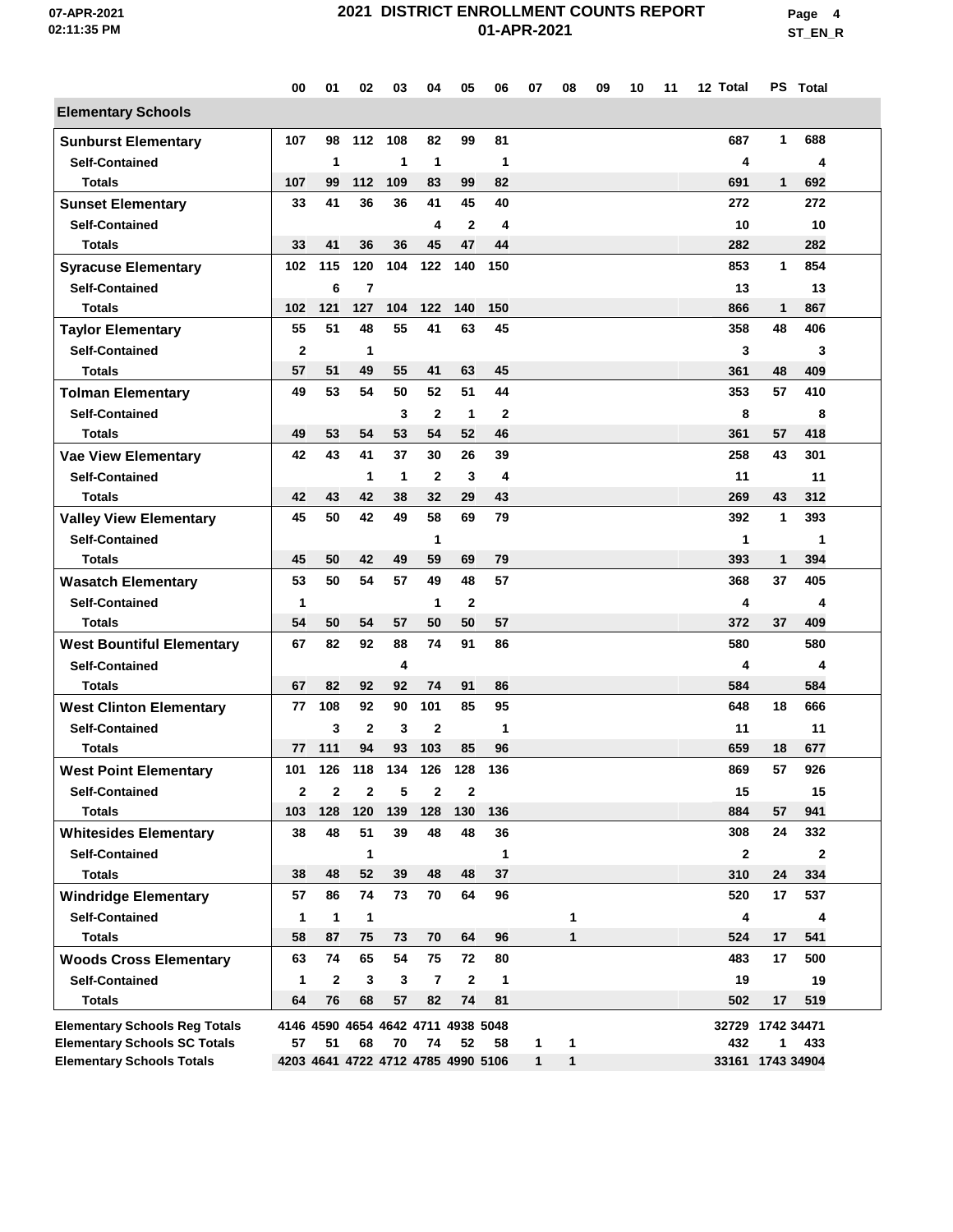**Page 5 ST\_EN\_R**

|                                              | 00 | 01 | 02 | 03 | 04 | 05 | 06 | 07           | 08             | 09                  | 10 | 11 | 12 Total       | PS Total       |  |
|----------------------------------------------|----|----|----|----|----|----|----|--------------|----------------|---------------------|----|----|----------------|----------------|--|
| <b>Junior High Schools</b>                   |    |    |    |    |    |    |    |              |                |                     |    |    |                |                |  |
| <b>Bountiful Jr High</b>                     |    |    |    |    |    |    |    | 201          | 202            | 179                 |    |    | 582            | 582            |  |
| <b>Self-Contained</b>                        |    |    |    |    |    |    |    | 3            |                | 1                   |    |    | 4              | 4              |  |
| <b>Totals</b>                                |    |    |    |    |    |    |    | 204          | 202            | 180                 |    |    | 586            | 586            |  |
| <b>Centennial Jr High</b>                    |    |    |    |    |    |    |    | 321          | 288            | 323                 |    |    | 932            | 932            |  |
| <b>Self-Contained</b>                        |    |    |    |    |    |    |    | 1            | 1              |                     |    |    | $\mathbf{2}$   | $\mathbf{2}$   |  |
| <b>Totals</b>                                |    |    |    |    |    |    |    | 322          | 289            | 323                 |    |    | 934            | 934            |  |
| Centerville Jr High                          |    |    |    |    |    |    |    | 294          | 315            | 303                 |    |    | 912            | 912            |  |
| <b>Self-Contained</b>                        |    |    |    |    |    |    |    |              |                | 1                   |    |    | 1              | 1              |  |
| <b>Totals</b>                                |    |    |    |    |    |    |    | 294          | 315            | 304                 |    |    | 913            | 913            |  |
| <b>Central Davis Jr High</b>                 |    |    |    |    |    |    |    | 310          | 296            | 275                 |    |    | 881            | 881            |  |
| <b>Self-Contained</b>                        |    |    |    |    |    |    |    | $\mathbf 2$  |                |                     |    |    | $\mathbf{2}$   | $\mathbf{2}$   |  |
| <b>Totals</b>                                |    |    |    |    |    |    |    | 312          | 296            | 275                 |    |    | 883            | 883            |  |
| Fairfield Jr High                            |    |    |    |    |    |    |    | 318          | 323            | 268                 |    |    | 909            | 909            |  |
| <b>Self-Contained</b>                        |    |    |    |    |    |    |    | 3            | 4              | 4                   |    |    | 11             | 11             |  |
| <b>Totals</b>                                |    |    |    |    |    |    |    | 321          | 327            | 272                 |    |    | 920            | 920            |  |
| <b>Farmington Jr High</b>                    |    |    |    |    |    |    |    | 410          | 394            | 379                 |    |    | 1183           | 1183           |  |
| <b>Self-Contained</b>                        |    |    |    |    |    |    |    | 4            | $\mathbf 2$    | 6                   |    |    | 12             | 12             |  |
| <b>Totals</b>                                |    |    |    |    |    |    |    | 414          | 396            | 385                 |    |    | 1195           | 1195           |  |
| Kaysville Jr High                            |    |    |    |    |    |    |    | 299          | 334            | 338                 |    |    | 971            | 971            |  |
| <b>Self-Contained</b>                        |    |    |    |    |    |    |    |              |                |                     |    |    | 0              | 0              |  |
| <b>Totals</b>                                |    |    |    |    |    |    |    | 299          | 334            | 338                 |    |    | 971            | 971            |  |
| Legacy Jr High                               |    |    |    |    |    |    |    | 348          | 350            | 382                 |    |    | 1080           | 1080           |  |
| <b>Self-Contained</b>                        |    |    |    |    |    |    |    | 3            | 1              | 3                   |    |    | $\overline{7}$ | $\overline{7}$ |  |
| <b>Totals</b>                                |    |    |    |    |    |    |    | 351          | 351            | 385                 |    |    | 1087           | 1087           |  |
| Millcreek Jr High                            |    |    |    |    |    |    |    | 217          | 240            | 189                 |    |    | 646            | 646            |  |
| <b>Self-Contained</b>                        |    |    |    |    |    |    |    | $\mathbf{2}$ | $\overline{2}$ | $\mathbf{2}$        |    |    | 6              | 6              |  |
| <b>Totals</b>                                |    |    |    |    |    |    |    | 219          | 242            | 191                 |    |    | 652            | 652            |  |
| <b>Mueller Park Jr High</b>                  |    |    |    |    |    |    |    | 334          | 369            | 333                 |    |    | 1036           | 1036           |  |
| <b>Self-Contained</b>                        |    |    |    |    |    |    |    |              | 3              | 1                   |    |    | 4              | 4              |  |
| <b>Totals</b>                                |    |    |    |    |    |    |    | 334          | 372            | 334                 |    |    | 1040           | 1040           |  |
| <b>North Davis Jr High</b>                   |    |    |    |    |    |    |    | 280          |                | 286 264             |    |    | 830            | 830            |  |
| <b>Self-Contained</b>                        |    |    |    |    |    |    |    | 4            | 10             | $\overline{7}$      |    |    | 21             | 21             |  |
| <b>Totals</b>                                |    |    |    |    |    |    |    | 284          | 296            | 271                 |    |    | 851            | 851            |  |
| North Layton Jr High                         |    |    |    |    |    |    |    |              | 330 311        | 313                 |    |    | 954            | 954            |  |
| <b>Self-Contained</b><br><b>Totals</b>       |    |    |    |    |    |    |    | $\mathbf{2}$ | 4<br>332 315   | $\mathbf{2}$<br>315 |    |    | 8<br>962       | 8<br>962       |  |
| Shoreline Jr High                            |    |    |    |    |    |    |    | 394          | 354            | 349                 |    |    | 1097           | 1097           |  |
| <b>Self-Contained</b>                        |    |    |    |    |    |    |    | 1            | 4              | 4                   |    |    | 9              | 9              |  |
| <b>Totals</b>                                |    |    |    |    |    |    |    |              | 395 358        | 353                 |    |    | 1106           | 1106           |  |
|                                              |    |    |    |    |    |    |    | 332          | 315            | 334                 |    |    | 981            | 981            |  |
| South Davis Jr High<br><b>Self-Contained</b> |    |    |    |    |    |    |    | 8            | 4              | 1                   |    |    | 13             | 13             |  |
| <b>Totals</b>                                |    |    |    |    |    |    |    | 340          | 319            | 335                 |    |    | 994            | 994            |  |
| <b>Sunset Jr High</b>                        |    |    |    |    |    |    |    | 278          | 281            | 277                 |    |    | 836            | 836            |  |
| <b>Self-Contained</b>                        |    |    |    |    |    |    |    | 8            | $\mathbf 2$    |                     |    |    | 10             | 10             |  |
| <b>Totals</b>                                |    |    |    |    |    |    |    | 286          | 283            | 277                 |    |    | 846            | 846            |  |
| <b>Syracuse Jr High</b>                      |    |    |    |    |    |    |    |              | 422 412        | 414                 |    |    | 1248           | 1248           |  |
| <b>Self-Contained</b>                        |    |    |    |    |    |    |    | 1            | 4              | 2                   |    |    | $\overline{7}$ | 7              |  |
| <b>Totals</b>                                |    |    |    |    |    |    |    |              | 423 416 416    |                     |    |    | 1255           | 1255           |  |
|                                              |    |    |    |    |    |    |    |              |                |                     |    |    |                |                |  |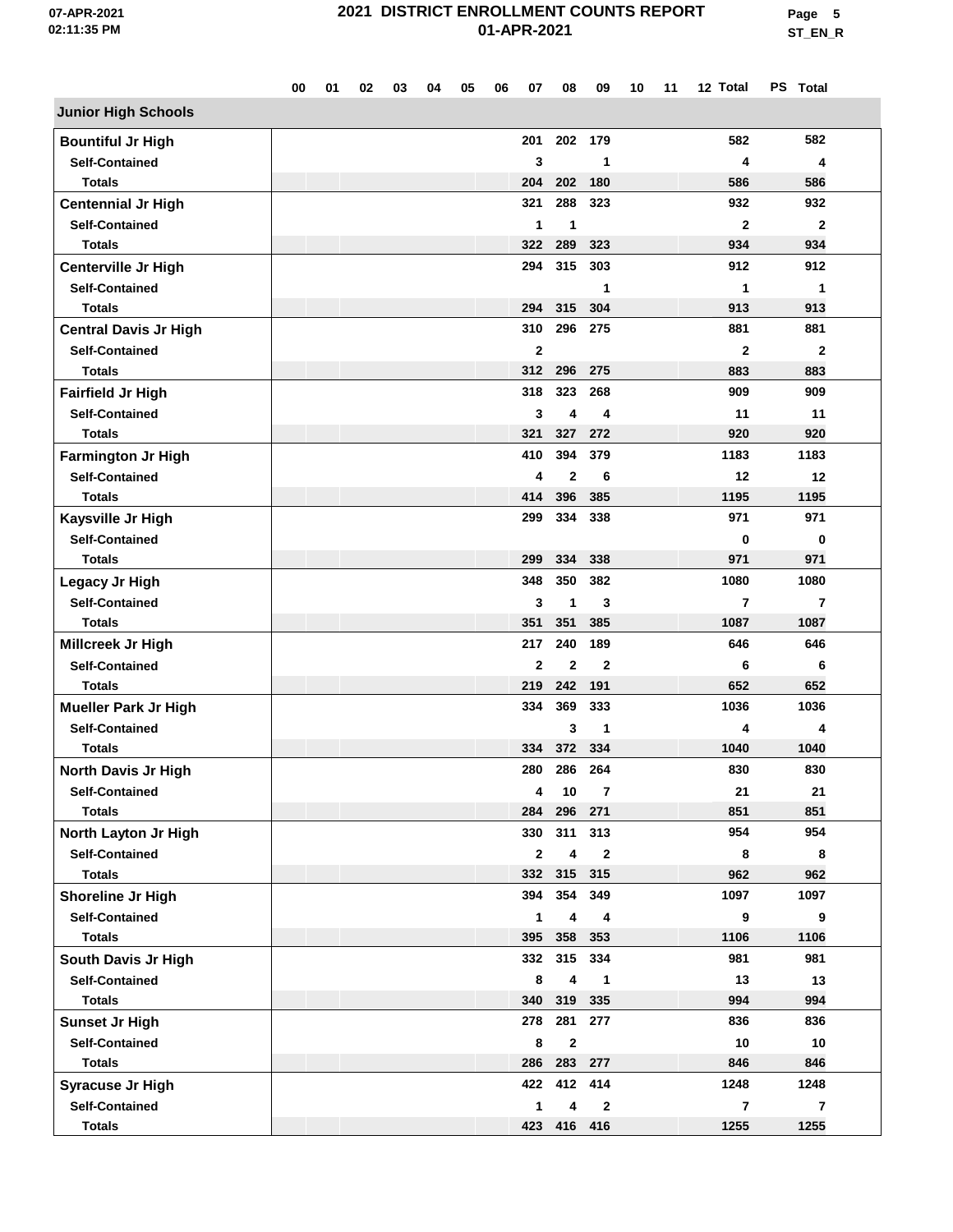**Page 6 ST\_EN\_R**

|                                      | 00 | 01 | 02 | 03 | 04 | 05 | 06 | 07  | 08             | 09  | 10 | 11 | 12 Total | PS Total |  |
|--------------------------------------|----|----|----|----|----|----|----|-----|----------------|-----|----|----|----------|----------|--|
| <b>Junior High Schools</b>           |    |    |    |    |    |    |    |     |                |     |    |    |          |          |  |
| <b>West Point Jr High</b>            |    |    |    |    |    |    |    | 433 | 425            | 442 |    |    | 1300     | 1300     |  |
| <b>Self-Contained</b>                |    |    |    |    |    |    |    | 3   | 2              | 10  |    |    | 15       | 15       |  |
| <b>Totals</b>                        |    |    |    |    |    |    |    | 436 | 427            | 452 |    |    | 1315     | 1315     |  |
| Junior High Schools Reg Totals       |    |    |    |    |    |    |    |     | 5521 5495 5362 |     |    |    | 16378    | 16378    |  |
| <b>Junior High Schools SC Totals</b> |    |    |    |    |    |    |    | 45  | 43             | 44  |    |    | 132      | 132      |  |
| <b>Junior High Schools Totals</b>    |    |    |    |    |    |    |    |     | 5566 5538 5406 |     |    |    | 16510    | 16510    |  |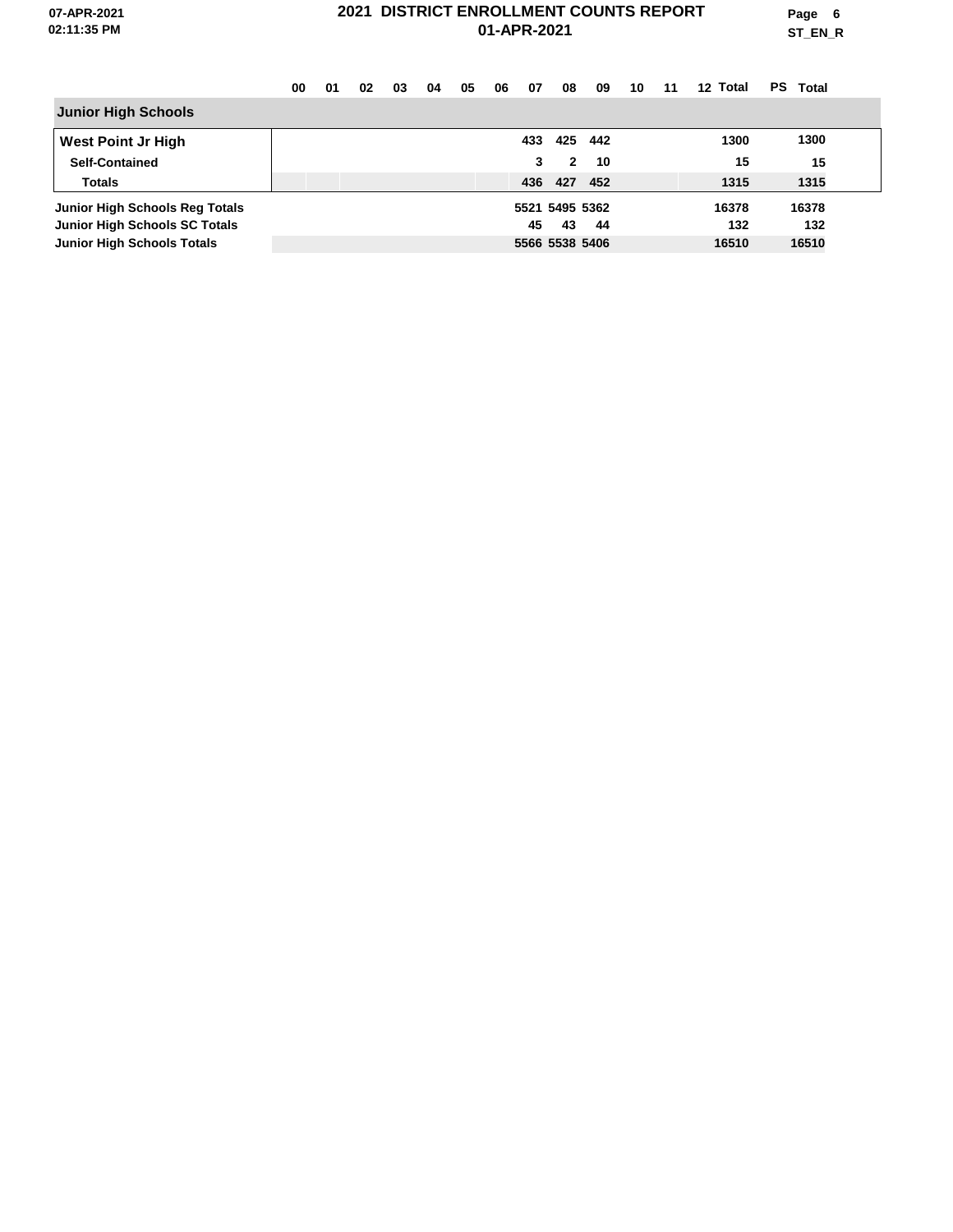|                                | 00 | 01 | 02 | 03 | 04 | 05 | 06 | 07 | 08 | 09           | 10           | 11             |                | 12 Total               | PS Total       |  |
|--------------------------------|----|----|----|----|----|----|----|----|----|--------------|--------------|----------------|----------------|------------------------|----------------|--|
| <b>High Schools</b>            |    |    |    |    |    |    |    |    |    |              |              |                |                |                        |                |  |
| <b>Bountiful High School</b>   |    |    |    |    |    |    |    |    |    |              | 469          | 414            |                | 441 1324               | 1324           |  |
| <b>Self-Contained</b>          |    |    |    |    |    |    |    |    |    |              | 5            | 3              | 4              | 12                     | 12             |  |
| <b>Totals</b>                  |    |    |    |    |    |    |    |    |    |              | 474          | 417            |                | 445 1336               | 1336           |  |
| <b>Clearfield High School</b>  |    |    |    |    |    |    |    |    |    |              | 629          | 641            |                | 579 1849               | 1849           |  |
| <b>Self-Contained</b>          |    |    |    |    |    |    |    |    |    |              | 8            | 12             | 11             | 31                     | 31             |  |
| <b>Totals</b>                  |    |    |    |    |    |    |    |    |    |              | 637          | 653            |                | 590 1880               | 1880           |  |
| Davis High School              |    |    |    |    |    |    |    |    |    |              | 647          | 715            |                | 623 1985               | 1985           |  |
| <b>Self-Contained</b>          |    |    |    |    |    |    |    |    |    |              | 1            | $\mathbf{1}$   | 1              | 3                      | 3              |  |
| <b>Totals</b>                  |    |    |    |    |    |    |    |    |    |              | 648          | 716            |                | 624 1988               | 1988           |  |
| <b>Farmington High School</b>  |    |    |    |    |    |    |    |    |    |              | 670          | 593            |                | 609 1872               | 1872           |  |
| <b>Self-Contained</b>          |    |    |    |    |    |    |    |    |    | $\mathbf{2}$ | $\mathbf{1}$ | $\mathbf{2}$   | 1              | 6                      | 6              |  |
| <b>Totals</b>                  |    |    |    |    |    |    |    |    |    | $\mathbf{2}$ | 671          | 595            |                | 610 1878               | 1878           |  |
| <b>Layton High School</b>      |    |    |    |    |    |    |    |    |    |              | 706          | 684            |                | 570 1960               | 1960           |  |
| <b>Self-Contained</b>          |    |    |    |    |    |    |    |    |    |              | $\mathbf{2}$ | 3              | 7              | 12                     | 12             |  |
| <b>Totals</b>                  |    |    |    |    |    |    |    |    |    |              | 708          | 687            |                | 577 1972               | 1972           |  |
| <b>Northridge High School</b>  |    |    |    |    |    |    |    |    |    |              | 615          | 584            |                | 474 1673               | 1673           |  |
| <b>Self-Contained</b>          |    |    |    |    |    |    |    |    |    |              | 5            | 7              | 9              | 21                     | 21             |  |
| <b>Totals</b>                  |    |    |    |    |    |    |    |    |    |              | 620          | 591            |                | 483 1694               | 1694           |  |
| <b>Syracuse High School</b>    |    |    |    |    |    |    |    |    |    |              | 771          | 723            |                | 616 2110               | 2110           |  |
| <b>Self-Contained</b>          |    |    |    |    |    |    |    |    |    |              | 10           | 6              | 16             | 32                     | 32             |  |
| <b>Totals</b>                  |    |    |    |    |    |    |    |    |    |              | 781          | 729            |                | 632 2142               | 2142           |  |
| <b>Viewmont High School</b>    |    |    |    |    |    |    |    |    |    |              | 459          | 462            |                | 412 1333               | 1333           |  |
| <b>Self-Contained</b>          |    |    |    |    |    |    |    |    |    |              |              | 4              | 1              | 5                      | 5              |  |
| <b>Totals</b>                  |    |    |    |    |    |    |    |    |    |              | 459          | 466            |                | 413 1338               | 1338           |  |
| <b>Woods Cross High School</b> |    |    |    |    |    |    |    |    |    |              | 466          | 494            |                | 433 1393               | 1393           |  |
| <b>Self-Contained</b>          |    |    |    |    |    |    |    |    |    |              | 3            | $\overline{2}$ | $\overline{2}$ | $\overline{7}$         | $\overline{7}$ |  |
| <b>Totals</b>                  |    |    |    |    |    |    |    |    |    |              | 469          | 496            |                | 435 1400               | 1400           |  |
| <b>High Schools Reg Totals</b> |    |    |    |    |    |    |    |    |    |              |              |                |                | 5432 5310 4757 15499   | 15499          |  |
| <b>High Schools SC Totals</b>  |    |    |    |    |    |    |    |    |    | $\mathbf{2}$ | 35           | 40             | 52             | 129                    | 129            |  |
| <b>High Schools Totals</b>     |    |    |    |    |    |    |    |    |    |              |              |                |                | 2 5467 5350 4809 15628 | 15628          |  |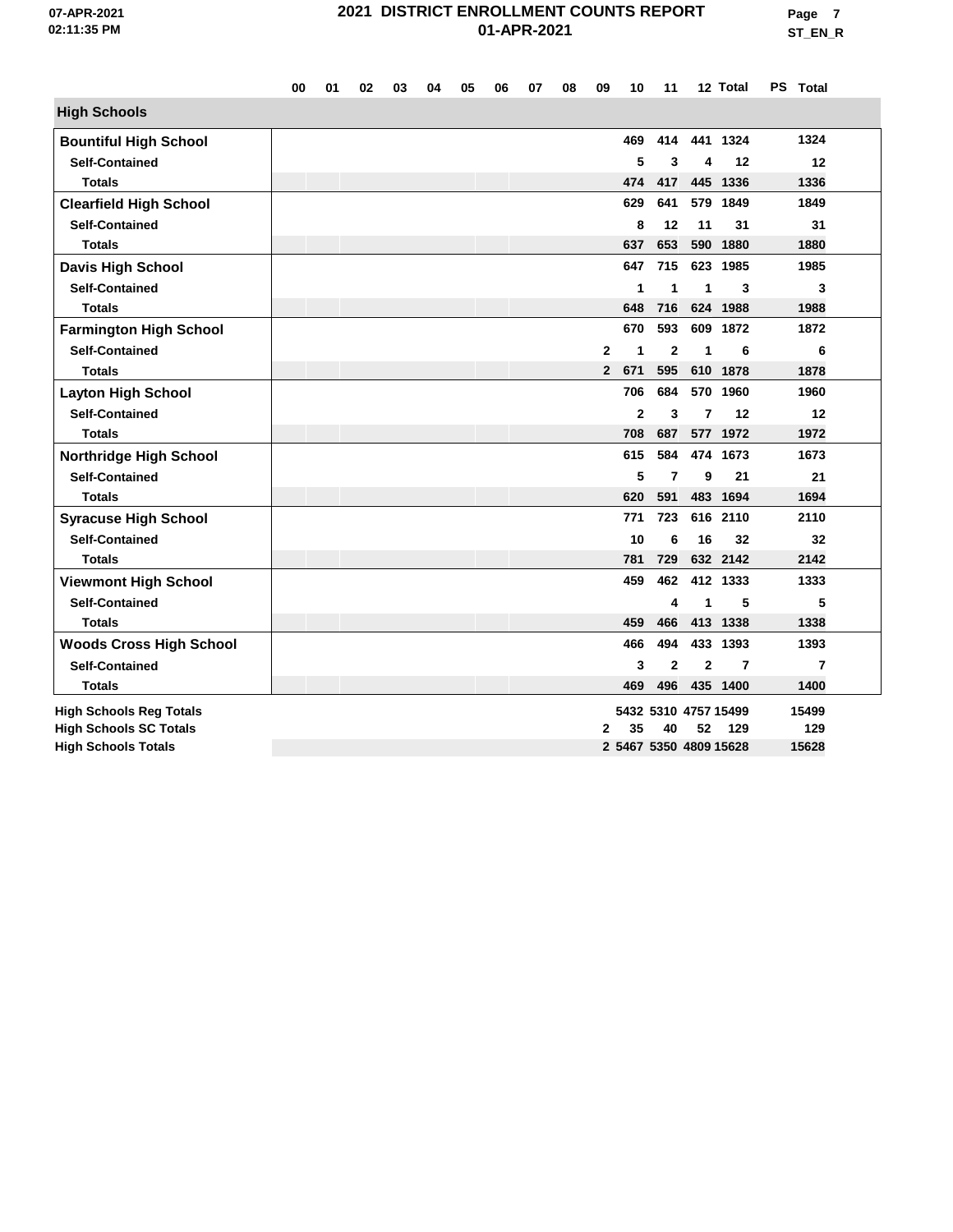**Page 8 ST\_EN\_R**

|                                    | 00           | 01           | 02             | 03             | 04  | 05             | 06           | 07             | 08             | 09             | 10           | 11           |                | 12 Total       |              | PS Total       |  |
|------------------------------------|--------------|--------------|----------------|----------------|-----|----------------|--------------|----------------|----------------|----------------|--------------|--------------|----------------|----------------|--------------|----------------|--|
| <b>Specialty Locations</b>         |              |              |                |                |     |                |              |                |                |                |              |              |                |                |              |                |  |
| <b>Canyon Heights</b>              | 15           | 17           | 11             |                |     |                |              |                |                |                |              |              |                | 43             | 224          | 267            |  |
| <b>Self-Contained</b>              |              |              |                |                |     |                |              |                |                |                |              |              |                | 0              |              | 0              |  |
| <b>Totals</b>                      | 15           | 17           | 11             |                |     |                |              |                |                |                |              |              |                | 43             | 224          | 267            |  |
| Davis 745                          |              |              |                |                |     |                |              |                | 1              | 4              | 10           | 13           | $\overline{2}$ | 30             |              | 30             |  |
| <b>Self-Contained</b>              |              |              |                |                |     |                |              |                |                |                |              |              |                | 0              |              | 0              |  |
| <b>Totals</b>                      |              |              |                |                |     |                |              |                | $\mathbf{1}$   | 4              | 10           | 13           | $\mathbf{2}$   | 30             |              | 30             |  |
| Davis 810 Matt                     | 1            |              | 1              | 1              | 3   | $\mathbf 2$    | 4            |                |                |                |              |              |                | 12             |              | 12             |  |
| <b>Self-Contained</b>              |              |              |                | 1              |     |                |              |                |                |                |              |              |                | 1              |              | $\mathbf{1}$   |  |
| <b>Totals</b>                      | 1            |              | $\mathbf 1$    | $\mathbf{2}$   | 3   | $\mathbf{2}$   | 4            |                |                |                |              |              |                | 13             |              | 13             |  |
| Davis 811                          |              |              |                |                |     |                | $\mathbf{1}$ | $\mathbf{1}$   | 3              | 3              | 1            | $\mathbf{2}$ |                | 11             |              | 11             |  |
| <b>Self-Contained</b>              |              |              |                |                |     |                |              |                |                | 1              |              |              |                | 1              |              | $\mathbf 1$    |  |
| <b>Totals</b>                      |              |              |                |                |     |                | $\mathbf{1}$ | 1              | 3              | 4              | $\mathbf{1}$ | $\mathbf{2}$ |                | 12             |              | 12             |  |
| <b>Davis Connect</b>               |              |              |                |                |     |                |              | 345            | 412            |                | 362 287      | 278          |                | 174 1858       |              | 1858           |  |
| <b>Self-Contained</b>              |              |              |                |                |     |                |              | 9              | 3              | 1              | 3            | 1            |                | 17             |              | 17             |  |
| <b>Totals</b>                      |              |              |                |                |     |                |              | 354            | 415            | 363            | 290          | 279          |                | 174 1875       |              | 1875           |  |
| <b>Davis Connect Elementary</b>    | 320          | 315          | 353            | 321            | 353 | 360            | 343          |                |                |                |              |              |                | 2365           |              | 2365           |  |
| <b>Self-Contained</b>              | $\mathbf{2}$ | 1            | $\overline{2}$ | 5              | 7   | 7              | 4            |                |                |                |              |              |                | 28             |              | 28             |  |
| <b>Totals</b>                      | 322          | 316          | 355            | 326            | 360 | 367            | 347          |                |                |                |              |              |                | 2393           |              | 2393           |  |
| <b>Diagnostic Center</b>           | 1            |              |                |                |     |                |              |                |                |                |              |              |                | 1              | 1            | $\mathbf{2}$   |  |
| <b>Self-Contained</b>              |              |              |                |                |     |                |              |                |                |                |              |              |                | 0              |              | $\bf{0}$       |  |
| <b>Totals</b>                      | 1            |              |                |                |     |                |              |                |                |                |              |              |                | 1              | 1            | $\overline{2}$ |  |
| <b>Family Enrichment Center</b>    |              |              |                |                |     |                |              |                |                |                |              |              |                | 0              | 269          | 269            |  |
| <b>Self-Contained</b>              |              |              |                |                |     |                |              |                |                |                |              |              |                | 0              |              | $\bf{0}$       |  |
| <b>Totals</b>                      |              |              |                |                |     |                |              |                |                |                |              |              |                | 0              | 269          | 269            |  |
| <b>Home Instruction- Elem</b>      | 1            |              |                | 1              |     | $\mathbf{1}$   |              |                |                |                |              |              |                | 3              | 1            | 4              |  |
| <b>Self-Contained</b>              | 1            |              |                |                |     |                |              |                |                |                |              |              |                | 1              |              | 1              |  |
| <b>Totals</b>                      | $\mathbf{2}$ |              |                | $\mathbf 1$    |     | 1              |              |                |                |                |              |              |                | 4              | 1            | 5              |  |
| <b>Home Instruction- Secondary</b> |              |              |                |                |     |                |              |                |                |                |              |              |                | $\bf{0}$       |              | $\bf{0}$       |  |
| <b>Self-Contained</b>              |              |              |                |                |     |                |              |                |                |                |              | $\mathbf 1$  | 1              | $\overline{2}$ |              | $\mathbf{2}$   |  |
| <b>Totals</b>                      |              |              |                |                |     |                |              |                |                |                |              | $\mathbf{1}$ | 1              | $\mathbf{2}$   |              | $\overline{2}$ |  |
| <b>Mountain High School</b>        |              |              |                |                |     |                |              |                |                |                |              | 107          | 130            | 237            |              | 237            |  |
| <b>Self-Contained</b>              |              |              |                |                |     |                |              |                |                |                |              |              |                | 0              |              | $\mathbf 0$    |  |
| <b>Totals</b>                      |              |              |                |                |     |                |              |                |                |                |              |              | 107 130        | 237            |              | 237            |  |
| <b>Northern Utah Counseling</b>    |              | $\mathbf{1}$ |                |                |     |                | $\mathbf{1}$ |                |                |                |              |              |                | $\mathbf{2}$   |              | $\mathbf{2}$   |  |
| <b>Self-Contained</b>              |              |              |                |                |     | 1              | $\mathbf{2}$ |                |                |                |              |              |                | 3              |              | 3              |  |
| <b>Totals</b>                      |              | $\mathbf{1}$ |                |                |     | 1              | 3            |                |                |                |              |              |                | 5              |              | 5              |  |
| <b>Private Schools</b>             | 6            |              | 8              | $\overline{2}$ | 5   | $\mathbf{2}$   | $\mathbf 1$  | $\mathbf{3}$   | $\mathbf{1}$   | $\mathbf{3}$   | 3            |              | $\overline{2}$ | 36             | 3            | 39             |  |
| <b>Self-Contained</b>              |              |              |                |                |     |                |              |                |                |                |              |              |                | 0              |              | $\bf{0}$       |  |
| <b>Totals</b>                      | 6            |              | 8              | $\overline{2}$ | 5   | $\overline{2}$ | $\mathbf{1}$ | $\mathbf{3}$   | 1              | 3              | 3            |              | $\mathbf{2}$   | 36             | $\mathbf{3}$ | 39             |  |
| <b>Renaissance Academy</b>         |              |              |                |                |     |                |              |                | 3              | $\mathbf{3}$   | $\mathbf{3}$ | $\mathbf{3}$ | $\mathbf{3}$   | 15             |              | 15             |  |
| <b>Self-Contained</b>              |              |              |                |                |     |                |              |                |                |                |              |              |                | 0              |              | $\bf{0}$       |  |
| <b>Totals</b>                      |              |              |                |                |     |                |              |                | 3              | $3\phantom{a}$ | 3            | 3            | 3              | 15             |              | 15             |  |
| <b>Renaissance Academy F</b>       |              |              |                |                |     |                |              |                |                |                |              | $\mathbf{1}$ | $\sqrt{5}$     | 6              |              | 6              |  |
| <b>Self-Contained</b>              |              |              |                |                |     |                |              |                |                |                |              |              |                | 0              |              | 0              |  |
| <b>Totals</b>                      |              |              |                |                |     |                |              |                |                |                |              | $\mathbf{1}$ | 5              | 6              |              | 6              |  |
| <b>Renaissance Academy G</b>       |              |              |                |                |     |                | $\mathbf{2}$ | 6              | 6              | $\overline{7}$ | 10           | $\mathbf{3}$ | 5              | 39             |              | 39             |  |
| <b>Self-Contained</b>              |              |              |                |                |     |                | $\mathbf{1}$ | $\mathbf{1}$   | 1              |                | $\mathbf{1}$ |              |                | 4              |              | 4              |  |
| <b>Totals</b>                      |              |              |                |                |     |                | 3            | $\overline{7}$ | $\overline{7}$ | $\overline{7}$ | 11           | 3            | 5              | 43             |              | 43             |  |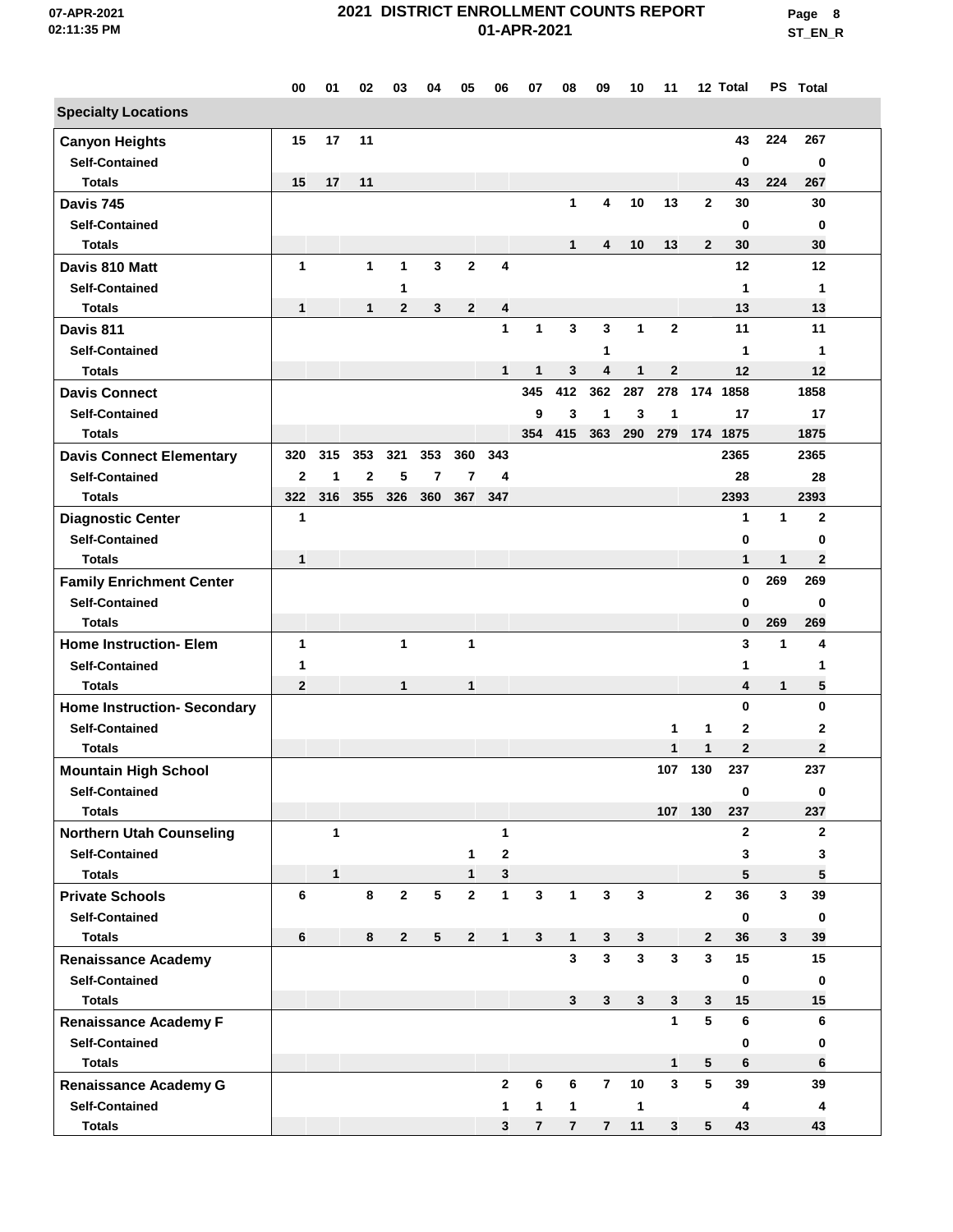**Page 9 ST\_EN\_R**

|                                       | 00  | 01  | 02           | 03  | 04  | 05  | 06  | 07  | 08  | 09           | 10  | 11             | 12 <sup>12</sup> | Total | PS. | Total |  |
|---------------------------------------|-----|-----|--------------|-----|-----|-----|-----|-----|-----|--------------|-----|----------------|------------------|-------|-----|-------|--|
| <b>Specialty Locations</b>            |     |     |              |     |     |     |     |     |     |              |     |                |                  |       |     |       |  |
| <b>Renaissance Academy Y</b>          |     |     |              |     |     |     |     | 1   |     | 3            | 4   | $\mathbf{2}$   | 1                | 12    |     | 12    |  |
| <b>Self-Contained</b>                 |     |     |              |     |     |     |     |     |     |              |     |                |                  | 0     |     | 0     |  |
| <b>Totals</b>                         |     |     |              |     |     |     |     | 1   | 1   | 3            | 4   | $\overline{2}$ | 1                | 12    |     | 12    |  |
| <b>Vista Education Campus</b>         |     |     |              |     |     |     |     |     |     |              |     |                | 77               | 77    |     | 77    |  |
| <b>Self-Contained</b>                 |     |     |              |     |     |     |     |     |     |              |     |                | 133              | 133   |     | 133   |  |
| <b>Totals</b>                         |     |     |              |     |     |     |     |     |     |              |     |                | 210              | 210   |     | 210   |  |
| <b>Specialty Locations Reg Totals</b> | 344 | 333 | 373          | 325 | 361 | 365 | 352 | 356 | 427 | 385          | 463 | 537            | 505              | 5126  | 498 | 5624  |  |
| <b>Specialty Locations SC Totals</b>  | 3   |     | $\mathbf{2}$ | 6   |     | 8   |     | 10  | 4   | $\mathbf{2}$ | 4   | 2              | 134              | 190   |     | 190   |  |
| <b>Specialty Locations Totals</b>     | 347 | 334 | 375          | 331 | 368 | 373 | 359 | 366 | 431 | 387          | 467 | 539            | 639              | 5316  | 498 | 5814  |  |